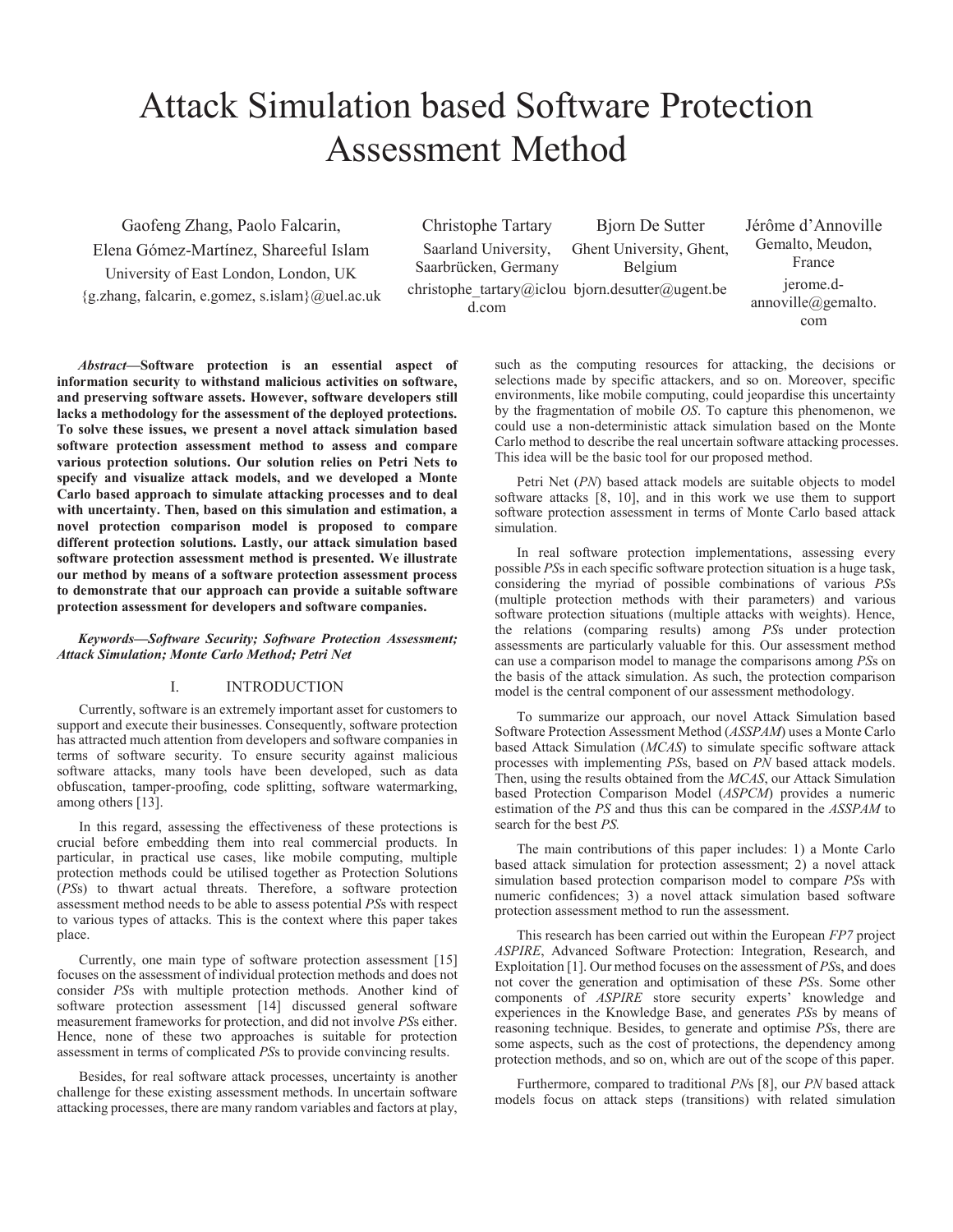information. Therefore, some features in traditional *PN*s are not involved in this paper, such as tokens and liveness. *PN*s with full characteristics will be utilised by other software protection assessment approaches in the *ASPIRE* project.

The paper is organized as follows. Section II describes related work. Section III discusses preliminary concepts and background. In Section IV, our new method is proposed. In Section V, we use a protection assessment instance to demonstrate that our proposed method can provide suitable protection assessments. Section VI concludes this paper and points out future work.

# II. RELATED WORK

This section introduces existing research progress in the areas of software analysis and measurement, attack modelling, Monte Carlo simulation and software protection assessment.

# *A. Software Analysis and Measurement*

Software analysis and measurement are important areas in software engineering [2]. For example, in the software process improvement area, measurement has been emphasised as a central function and activity [3]. From a software security viewpoint, Tonella *et al.* [4] presented a general framework to assess a software by various measurable features and metrics to withstand software attacks. Related software analysis and measurement mechanisms are valuable references for our software protection assessment.

# *B. Attack Modelling*

Currently, attack modelling is an important area of information security. Attack Tree models and Attack Graphs are widely used for representing network attacks, virus attacks, and so on [5,6]. For example, the scalable modelling process is studied for attack graph generation with logic formalism in [7]. However, none of them can precisely describe preconditions, actions and external impacts in software attack processes properly.

In this regard, Petri Nets (*PN*s) were originally introduced as a modelling technique for concurrent systems [8].These nets can model specific cyber-physical attacks on smart grid [9]. Taking software protection as objective, Wang *et al.* [10] focused on coloured *PN* based attack modelling. As discussed in Section I, *PN* based attack models are suitable to describe preconditions, post-conditions and actions and, therefore, they will play a core role in our attack modelling and protection assessment.

#### *C. Monte Carlo Simulation*

The Monte Carlo simulation (method) is a powerful tool for dealing with uncertainty and probability [11]. It is very useful for analysing and simulating complex systems and problems, due to its flexibility and error-quantifiable features [12].

Hence, the Monte Carlo method is a suitable technique to simulate complex systems in terms of multiple random variables. As discussed in Section I, in this paper, we assess various *PS*s in real uncertain attacking processes to provide suitable *PS*s for developers and software companies. With the help of the Monte Carlo method, we can use attack simulation to support the *ASSPAM* when assess protections.

#### *D. Software Protection Assessment*

As previous discussed, software protection assessment is an essential part of software protection [13]. Basile *et al.* [14] described a unified high-level software attack model to assess software protections for developers. Experiments have been designed to assess the effectiveness and efficiency of related software protection techniques for code obfuscation [15] [18] [19].

Existing protection assessment methods are too specialised or too general to cope with uncertain software attack processes and *PS*s. That

is why, to overcome this issue, our *ASSPAM* will be relying on *PN* based attack models and Monte Carlo based attack simulations.

# III. PETRI NET BASED ATTACK MODEL

In this section, we discuss the *PN* based attack model for attack simulation, which is the basic supporting tool of our *ASSPAM*, especially for our *MCAS*.

# *A. Petri Net based Software Attack Modelling*

*PN* based attack models are the essential rationale for our assessment method in this paper. Generally speaking, *PN* based attack models represent all possible attack paths and attack steps in software attacks, and support the attack simulations on these attacks via some extra information.

Based on existing work [8,10], we present our models to describe software attacks for protection assessment:

Definition 1 *PSAM*: A *PN* based Software Attack Model for simulation is a five-tuple,  $PSAM = (P, T, A, EC, AE)$ , where:

• *P* is a finite set of states, represented by circles. These states model sub-goals reached by an attacker after having executed a number of attack steps.  $P=\{P_0, \ldots, P_n\}$ .

• *T* is a finite set of transitions, represented by rectangles. These transitions model attack steps, i.e., specific actions undertaken by attackers to reach a sub-goal on a path to the final end goal of their attack. *T={T0,……,Tm}*.

•  $P \cup T \neq \emptyset$ ,  $P \cap T = \emptyset$ .

•  $A \subseteq \{T \times P\}$   $\cup$   $\{P \times T\}$ , is a multi-set of direct arcs, relating subgoals and attack steps. *A={A0,……,Al}*.

• *EC* represents the Effort Consumption. It is a finite set of attacker's effort consumed at each transition in *T*, where *EC={ec0,……,ecm}*. It is utilised as the preconditions.

• *AE* represents the Attacker Effort. It is a finite set of attacker's effort at each state in *P*, where *AE={ae0,……,aen}*. Attackers have the capability including resources and skills to execute attacks on protected or unprotected software. This "capability" is represented with *AE* and will be "consumed" in transitions of attack processes via *EC* in attack simulations.

*EC* and *AE* will be discussed further in the next subsection, which are the key issues to support the attack simulations for protection assessment.



Figure 1. *PN* based attack model on a one-time password generator

As an example of a relevant use case, Figure 1 and Table 1 present relevant attack paths on a One-Time Password (*OTP*) generator [16] by means of *PSAM*: P0 is the starting state in which attackers start to attack the *OTP* software, and P10 is the final state which means a successful attacking. Specially, this success means that attackers obtain the seed of the *OTP* generator. P1, P2, P3, P4, P5, P6, P7, P8, and P9 are nine intermediate states in the attack, corresponding to different sub-goals being reached. T0, T1, T2, T3, T4, T5, T6, T8, T9, T10, and T11 are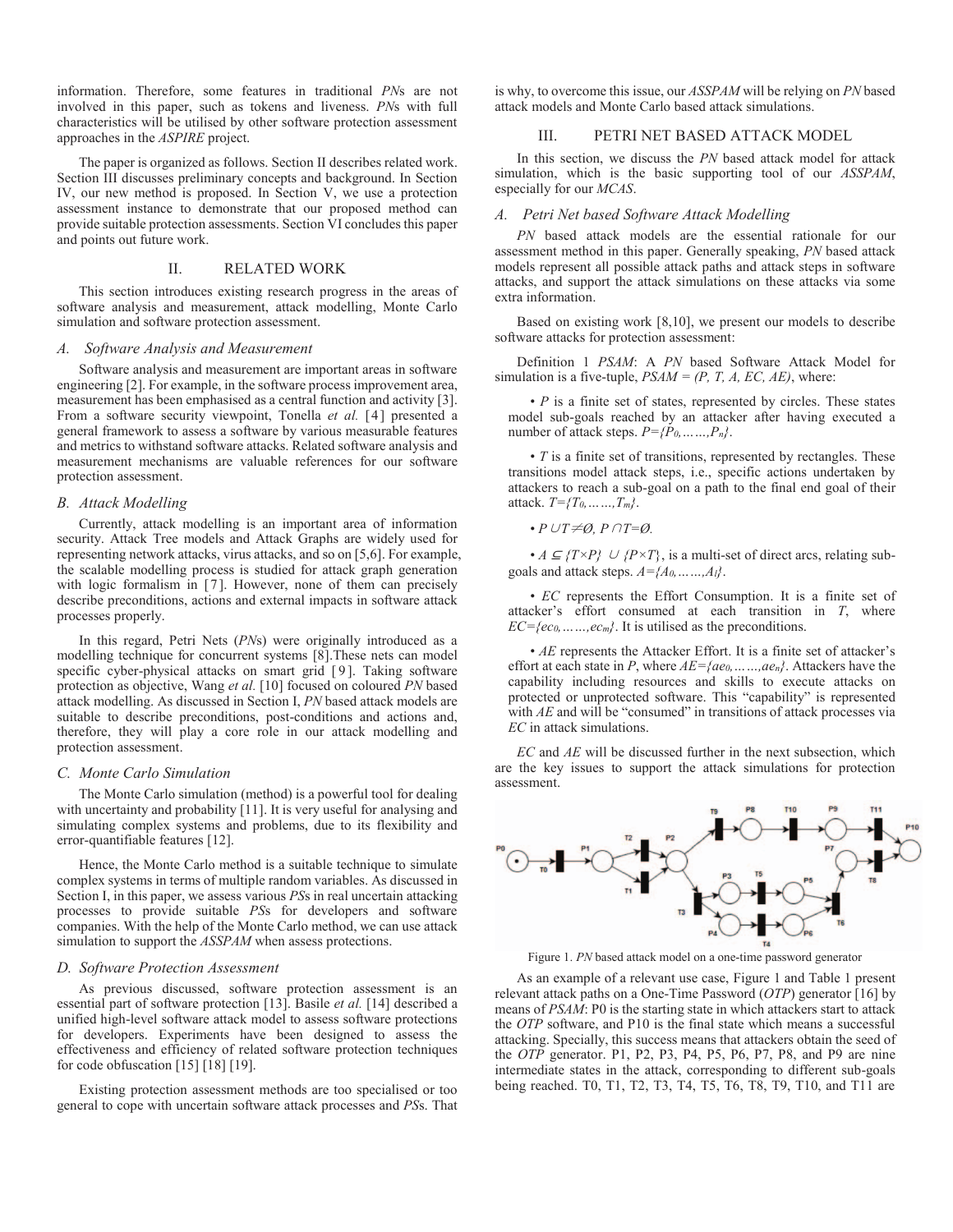eleven transitions, which describe various attack steps (actions) in attack processes, detailed in Table 1.

Table 1. Attack Table of *PN* based attack model on a one-time password generator

|                 | <b>Description/Objective</b>          | Input                                                         | Output                                                                    |
|-----------------|---------------------------------------|---------------------------------------------------------------|---------------------------------------------------------------------------|
| T <sub>0</sub>  | Identify PIN section of<br>the code   | Original code                                                 | Piece of code<br>containing PIN<br>checking                               |
| T <sub>1</sub>  | Bypass PIN check                      | Piece of code<br>containing PIN<br>checking                   | N/A                                                                       |
| T <sub>2</sub>  | Bypass PIN check                      | Piece of code<br>containing PIN<br>checking                   | PIN obtained                                                              |
| T <sub>3</sub>  | Set-up for parallel run               | N/A                                                           | N/A                                                                       |
| <b>T4</b>       | Unlock provisioning<br>phase          | Original code                                                 | Reusable<br>provisioning<br>phase (piece of<br>code)                      |
| $T\overline{5}$ | Fake server setting                   | N/A                                                           | Server ready                                                              |
| T <sub>6</sub>  | AES decryption code<br>identification | Fake server $(P5)$ +<br>Reusable<br>provisioning code<br>(P6) | Piece of code<br>containing the<br><b>AES</b><br>deciphering<br>algorithm |
| T <sub>8</sub>  | Seed recovery                         | AES decryption<br>code<br>$+$<br>real server                  | Seed                                                                      |
| T9              | Code pruning for XOR<br>localization  | Original code                                                 | Code<br>fragments<br>(executed<br>before OTP<br>display)                  |
| <b>T10</b>      | XOR chains<br>identification          | Code fragments<br>(P8)                                        | Sequence of<br><b>XOR</b><br>operations<br>(piece of code)                |
| <b>T11</b>      | Seed recovery                         | Sequence of XOR<br>operations                                 | Seed                                                                      |

*PSAM* is the basic supporting tool in this paper by providing attack models with attack paths and steps, and the part with *AE* and *EC* will be introduced further in the next subsection to complete the model.

## *B. Effort Consumption and Attacker Effort*

In this subsection, we detail the Effort Consumption (*EC*) and the Attacker Effort (*AE*) as the part of the *PSAM* to support attack simulation for protection assessment particularly.

In this paper, we use uniform distributions to describe Effort Consumption—*EC* and *eci*. For each *eci,* a Maximum boundary—*Maxi* and a Minimum boundary—*Mini* decide this random variable by the uniform distribution in equation (1).

$$
EC = \{ec_0, ..., ec_i, ..., ec_m\}, ec_i = \text{fcc}(Min_i, Max_i), i \in [0, m] \ (1)
$$

In equation (1), *fec()* represents the sampling process of the uniform distribution with two boundaries: *Mini* and *Maxi*. For example, T0 in the *OTP* attack model is to "Identify the PIN check portion of the code". Both *Max0* and *Min0* can be set in the attack modelling by users or security experts in industry, based on real attack data. After that, eco is the random variable with the uniform distribution and two boundaries: *Max0* and *Min0*. Both boundaries can be increased due to the fact that some protections have been applied: for example, when some software protection methods increase the code size or the flow complexity, this can make the T0 attack step more difficult, which will change the

uniform distribution for *ec0* with *Max0* and *Min0*. These methods could be specific *PSs* to change *ec<sub>0</sub>*. The relations between methods and transitions are decided by users, as well as existing knowledge. In other words, these *Mini* and *Maxi* (and *EC*) depend on various *PS*s.

Another concept of *PSAM* is *AE*, which represents the current effort of the attacker in the state of this attack process. *AE* can be described by equation (2). In this equation, *ae0* is the attacker effort before attack processes (in the initial place). In this paper, we set *ae0* as a random variable with a normal distribution.

$$
AE = \{ae_0, ..., ae_i, ..., ae_n\}
$$
 (2)

As introduced in Section I, since the attacker is one key part of the simulation, we will use a normal distribution to represent real uncertain attacking processes for one attacker.

Using a *PSAM* is the basis of our method in this paper, and the attack simulation, protection comparison model and protection assessment method rely on this.

In the next section, we will introduce the main content in this paper—*ASSPAM*.

# IV. ATTACK SIMULATION BASED SOFTWARE PROTECTION ASSESSMENT METHOD

Based on previous discussions, we will introduce our novel *ASSPAM* in three steps: firstly, a *MCAS* simulates attack processes with *PS*s, based on *PN* based attack models described in Section III; secondly, we will introduce our *ASPCM* to compare different *PS*s based on previous attack simulations; lastly, *ASSPAM* will be introduced based on *MCAS* and *ASPCM* to provide suitable *PS*s as the protection assessment results.

#### *A. Monte Carlo based Attack Simulation*

Monte Carlo based Attack Simulation (*MCAS*) includes two parts: the Single Attack Process Simulation (*SAPS*) and the Monte Carlo Method. They will be introduced in the following.

#### *1) Single Attack Process Simulation*

The main process of Single Attack Process Simulation (*SAPS*) works as follows: in one *PSAM* (as a Directed Acyclic Graph), one attacker will try to move from the starting state to the final state. If he/she successes, the result of this *SAPS* is TRUE; otherwise, it is FALSE. It can be viewed as a route searching process in the directed acyclic graph.

In *SAPS*, in each node, e.g. transition, we use the Passing Probability—*PP* to control the probability that the attacker completes this transition (attack step) and reach the next state.

Passing Probability (*PP*): A finite set for each transition in *T*, and  $pp_i \in PP, i \in [0,m].$ 

$$
pp_i = \begin{cases} 0, ae_{CUR} < ee_i \\ \tanh(ae_{CUR}/ec_i - 1), ae_{CUR} \ge ec_i, i \in [0, m] \end{cases}
$$
 (3)

In equation  $(3)$ ,  $ec_i$  comes from equation  $(1)$ , which is the effort consumption for each attack step. And *aecur* comes from equation (2), which is the current attacker effort in one attack simulation process. If *aeCUR* is smaller than *eci*, the probability is zero, which means that the current attacker effort is too low to complete this attack step. Otherwise, if *aeCUR* is not smaller than *eci*, the passing probability is required to be monotonically increasing and in the range of [0, 1) when *x* is in  $_{[0,+\infty)}$ . To match this, we use the hyperbolic tangent function:  $\tanh(x) = (1 - e^{-2x})/(1 + e^{-2x})$ .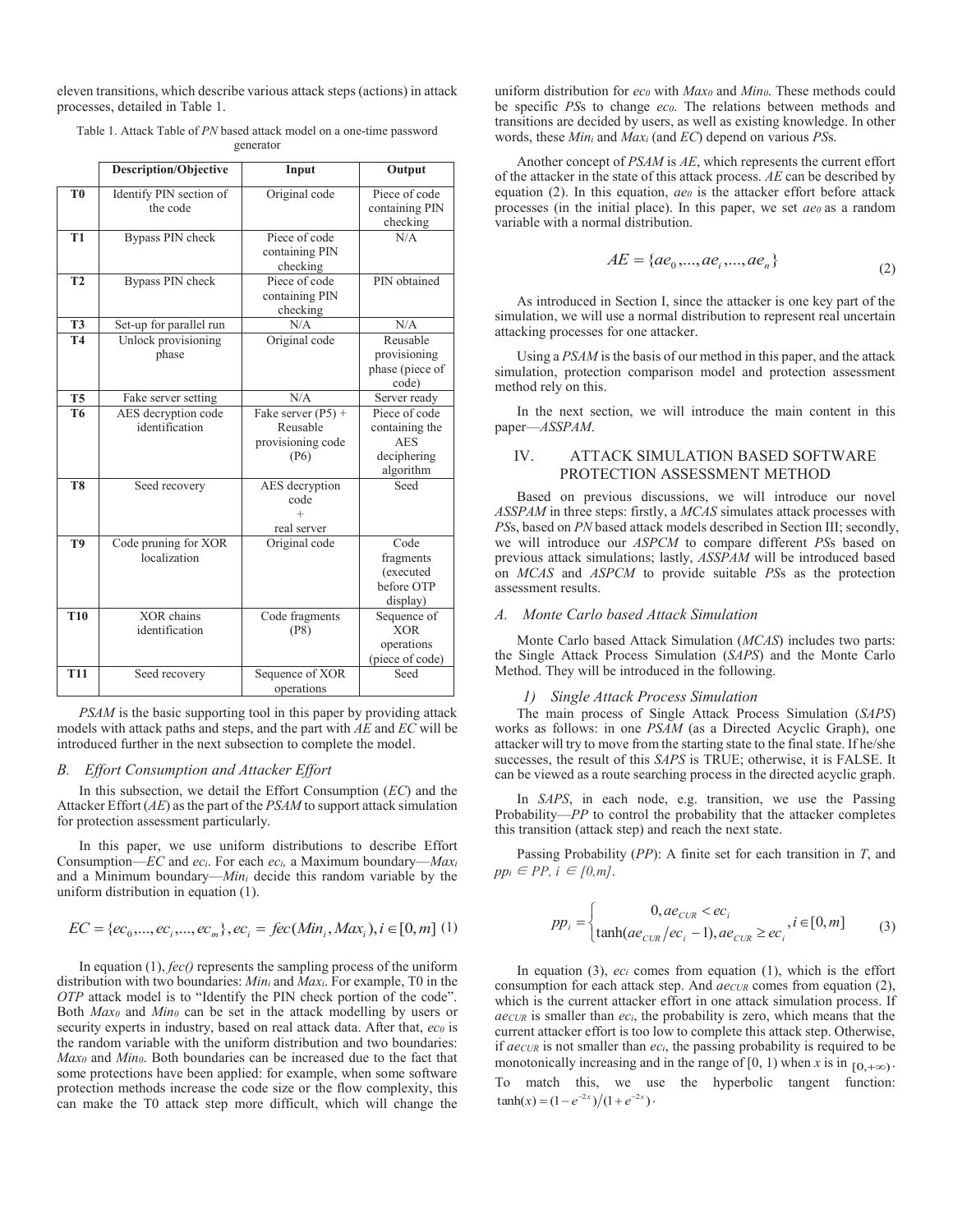Besides, after discussing the pre-conditions of transitions (*PP*), the actions of transitions will focus on the changing on *AE* and the current place.

$$
ae_{NEW} = \begin{cases} ae_{CUR} - ec_i, on\_the\_probability\_of_(pp_i) \\ ae_{CUR}, on\_the\_probability\_of_(1 - pp_i) \end{cases}
$$
 (4)

In equation (4), for transition  $Ti$ , on the probability of  $pp_i$ ,  $ae_{CUR}$  will be subtracted by *eci*, which means that the attacker passes this transition to arrive the next place after this transition. Otherwise (i.e., with probability 1- *ppi*), the attacker needs go back to the previous state to find other paths to reach the final state, and  $ae_{CUR}$  is still the same.

Briefly, the *SAPS* is the basis to Monte Carlo based attack simulation for protection assessment by indicating attack processes on *PSAM*.

# *2) Monte Carlo based Attack Simulation*

Based on this *SAPS model*, we use the Monte Carlo method to manage the *SAPS* and to provide a randomized simulator emulating the attack processes success. The *MCAS* is illustrated in Figure 2. The key component is our *SAPS*. To run the *SAPS*, we need to perform an initialisation phase in order to build the underlying *PN* based attack model with *EC* and *AE* as introduced in Subsection III.B. The result of each *SAPS* is of type Boolean. Then, the Monte Carlo method executes the *SAPS* multiple times. Finally, the simulation provides a probability of attack success (the ratio of *SAPS*s with TRUE in all *SAPS*s).

Besides, as introduced in Subsection III.B, specific *PS*s can decide specific *EC*s in *PSAM*. Hence, the result of one *MCAS* process is a probability of attack success on one *PN* based attack model and one *PS*.



Figure 2. Monte Carlo based Attack Simulation (*MCAS*) In brief, *MCAS* is the basic tool of *ASPCM* and *ASSPAM*.

#### *B. Attack Simulation based Protection Comparison Model*

We now present our *ASPCM*. As indicated in Section I, the main target of *ASPCM* is to compare *PS*s with numeric confidences by means of *MCAS*. To reach this aim, we introduce two such values as Compare Confidence and Neutral Confidence.

Based on Subsection IV.A, a probability of attack success is the result of one *MCAS* process with one *PN* based attack model and one *PS*. If we compare two Protection Solutions, for instance *PS-1* and *PS-*2, we can assume that there are two probabilities:  $p_l$  and  $p_2$  representing the results of *MCAS*s being executed based on *PS-1* and *PS-2* respectively.

To describe the confidence of the comparison, it is an intuitive way to use the difference of these two probabilities, like  $p_2 - p_1$  under the assertion: *PS-1* is better than *PS-2*. Besides, to enhance the previous confidence, we consider the situation that these two *PS*s cannot be distinguished, which includes two kinds of events: an attacker can successfully break *PS-2* while he/she is able to break *PS-1*; and an attacker cannot break *PS-2* while he/she is unable to break *PS-1.* Therefore, the probability of these two events can be defined as  $p_1 \times p_2 + (1 - p_1) \times (1 - p_2)$ , which is equation (6). As such, our two confidences are expressed by equations (5) and (6).

For the assertion: *PS-1* is better than *PS-2*, with confidences including:

Compare Confidence (*CC*):

$$
CC = p_2 - p_1 \tag{5}
$$

Neutral Confidence (*NeuC*):

$$
NeuC = 1 + 2 \times p_1 \times p_2 - p_1 - p_2 \tag{6}
$$

Based on results of *MCAS*—the probabilities of successful attack, the *ASPCM* consider the comparisons based on assertions (*PS-1* is better than *PS-2*, or *PS-2* is better than *PS-1*.) with using the corresponding confidence values.

Therefore, based on *MCAS*, the *ASPCM* can generate assertions with numeric confidences as the comparison results of various *PS*s. These results can be utilised to generate the final protection assessment results of *ASSPAM*, which will be introduced in the next subsection.

# *C. Attack Simulation based Software Protection Assessment Method*

In this subsection, we will introduce our novel Attack Simulation based Software Protection Assessment Method (*ASSPAM*), based on previous *MCAS* and *ASPCM*.



Figure 3. Attack Simulation based Software Protection Assessment Method (*ASSPAM*)

In Figure 3, we depict our *ASSPAM*. Component "*PS* Knowledge Base" provides all potential Protection Solutions (*PS*s) as specific and validated empirical accumulations of developers and software companies. Component "Attack Model Base" provides all *PN* based attack models required to be assessed. In *ASPIRE* project [1], these two bases are provided by other components, and will be out of the scope of this paper.

Component "*MCAS*" is the simulation part of the whole assessment method, and it receives *PN* based attack models from the "Attack Model Base". Component "*ASPCM*" receives *PS* candidates from the "*PS* Knowledge Base", forwards them to the "*MCAS*", and executes "*MCAS*" for comparing these *PS* candidates by simulation results. Component "Rules Set" provides some specific rules to aid comparing results and generate specific suitable *PS*s as final assessment results. These rules are specified by implementation situations, and we will deliver some examples in Subsection V.C. Component "Analysis and Assessment" analyses the results of "*ASPCM*"—comparison assertions with confidences and corresponding software attacks to assess *PS* candidates by "Rules Set" for developers and software companies.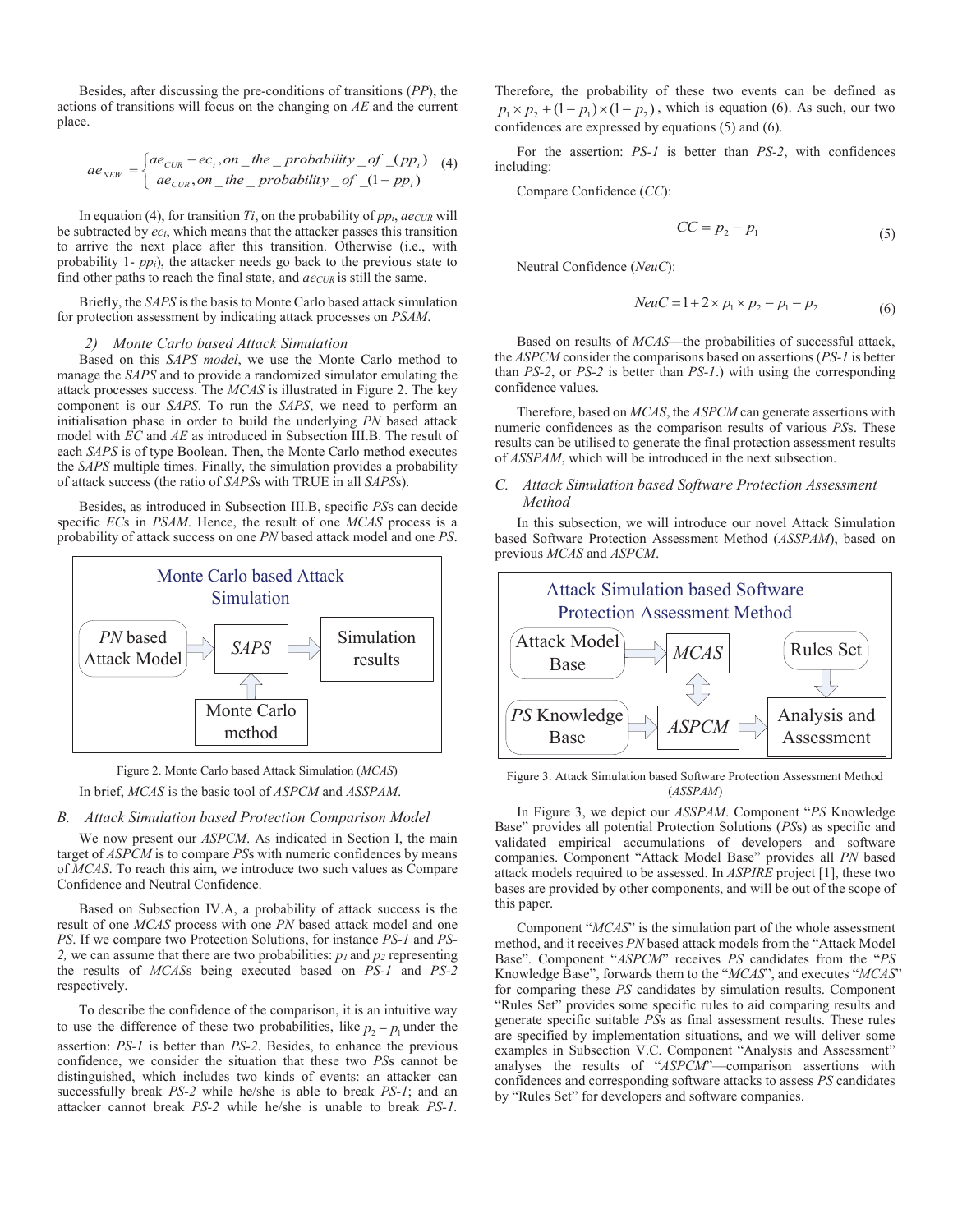In *ASSPAM*, the main process is that users need to set the software protection situations firstly (selecting attack models from the "Attack Model Base"), including which attacks need to be considered and the weights on them. Then, the *ASPCM* can be triggered to select potential *PS*s (from the "*PS* Knowledge Base") to be compared and assessed. These potential *PS*s can be executed by the *MCAS* for generating related probabilities of attacking successful. Based on these probabilities, the *ASPCM* can generate the comparison results between *PS*s with numeric confidences. In the last step, relying on these comparison outputs, users can use some specific rules (from the "Rules Set") to select some suitable *PS*s as the final assessment results of our *ASSPAM*. These results can be used to optimise *PS*s in the *ASPIRE* project [1].

In short, the *ASSPAM* executes as sub-routines the *ASCPM* and the *MCAS* to assess different *PS*s under the *PSAM* in order to obtain suitable assessment results in terms of software protection requirements (rules).

## V. IMPLEMENTATION

In this section, we will illustrate our *ASSPAM* with *MCAS* and *ASPCM* by implementations and experiments on software protection assessment for developers and software companies. Generally speaking, the implementation of *ASSPAM* will be introduced in the order of *MCAS*, *ASPCM* and *ASSPAM*. Firstly, we use an example to illustrate the implementation on *MCAS*. Then, we use specific *PN* based attack models to compare various *PS*s via *ASPCM* in terms of numeric confidences. Lastly, we will analyse the results from *ASPCM* and generate the suitable *PS*s with rules sets as the final protection assessment results of *ASSPAM*.

## *A. Implementation of MCAS*

In this subsection, we use a prototype implementation of *MCAS* on the *OTP* attack to demonstrate the process of attack simulation. We set the *ae0* as a normal distribution variable with mean 200 and variance 25.

Based on the *OTP* attack model shown in Figure 1, these 11 transitions can be classified into four categories: Category 1-locating code pieces (T0, T6, T8, T9, T10, and T11), Category 2-bypassing or tampering code pieces (T1, T4), Category 3-code injecting (T2, T5), and Category 4-NULL activities (T3).

We hosted a student attacking experiment on these attack activities in 2015/10/23-2015/10/29 at University of East London, involving postgraduates (5 persons), PhD candidates (3 persons), and Post-Docs (4 persons). And we can use the time records of this experiment to support the setting of *EC* in each transition in the *OTP* attack model of Figure 1. For example, for the attack activities in Category 2: bypassing or tampering code pieces, "attackers" in our experiments spent different times: the shortest one is 10 mins, and the longest one is 75 mins. So, we can use these "10" and "75" as the boundaries: *Mini* and *Maxi* to related transitions: T1 and T4 as discussed in Subsection III.B, which be used to build the *eci* as a discrete uniform distribution. Similarly, for each other transition, *eci* can be built on the basis of these shortest and longest times.

|  |  |  | Table 2. Time Ranges for Various Attack Activities |
|--|--|--|----------------------------------------------------|
|  |  |  |                                                    |

|                                          | Category 1                     | Category 2 | Category 3                      | Category 4 |
|------------------------------------------|--------------------------------|------------|---------------------------------|------------|
| Time Range<br>( <i>mins</i> )            | [3, 120]                       | [10, 75]   | [50, 110]                       | [0, 0]     |
| <b>Transitions</b><br>in $\overline{OP}$ | T0, T6, T8,<br>T9, T10,<br>T11 | T1, T4     | T <sub>2</sub> , T <sub>5</sub> | T3         |

The results of these experiments are summarised in Table 2. As it can be observed, the time ranges of attack activities from participants can be used to configure these transitions' *EC* to demonstrate our method in this paper. In future work, we will execute this experiment in different groups of people, such as terms of ethic hacker experts, and collect more data to simulate real attack processes to match the real world.

Moreover, the "NULL" attack activities, like "T3" in the *OTP* attack model in Figure 1, are some attack steps which do not includes any solid attack actions, and are used to represent branching multiple attack paths. Hence, its time range is [0, 0], without any time consuming for attackers.

We therefore obtain the results for *MCAS* depicted in Figure 4: the horizontal axis represents the rounds of *SAPS*; and the vertical axis is the Probability of Successful Attack (*PSA*). As it can be observed, we can find out that by increasing the rounds of *SAPS*, the probability of successful attack becomes stable and is within the interval (2.05%, 2.22%). If we simulate the impact of different protection methods with corresponding different *ECs* as discussed in Subsection III.B, we will obtain different results for *PS* comparison and protection assessment as described in the next subsections.



Figure 4. Probabilities of Successful Attack by *MCAS*

#### *B. Implementation on ASCPM*

In this subsection, we discuss a prototype implementation of *ASCPM* based on Subsection V.A to demonstrate *PS* comparison.





Currently, our "Attack Model Base" includes three *PN* based attack models (one of them is the *OTP* attack introduced before, another two are attacks on White Box Cryptography and SoftVM [17]), and "*PS* Knowledge Base" currently includes ten *PS*s for protection assessment and software development. Specially, these *PS*s are randomly generated based on some existing protections now [18] and will be improved by real usable *PS*s. Hence, for all these attacks and *PS*s, we can execute *MCAS* repeatedly and generate the Probabilities of Successful Attack (*PSA*s) depicted in Figure 5.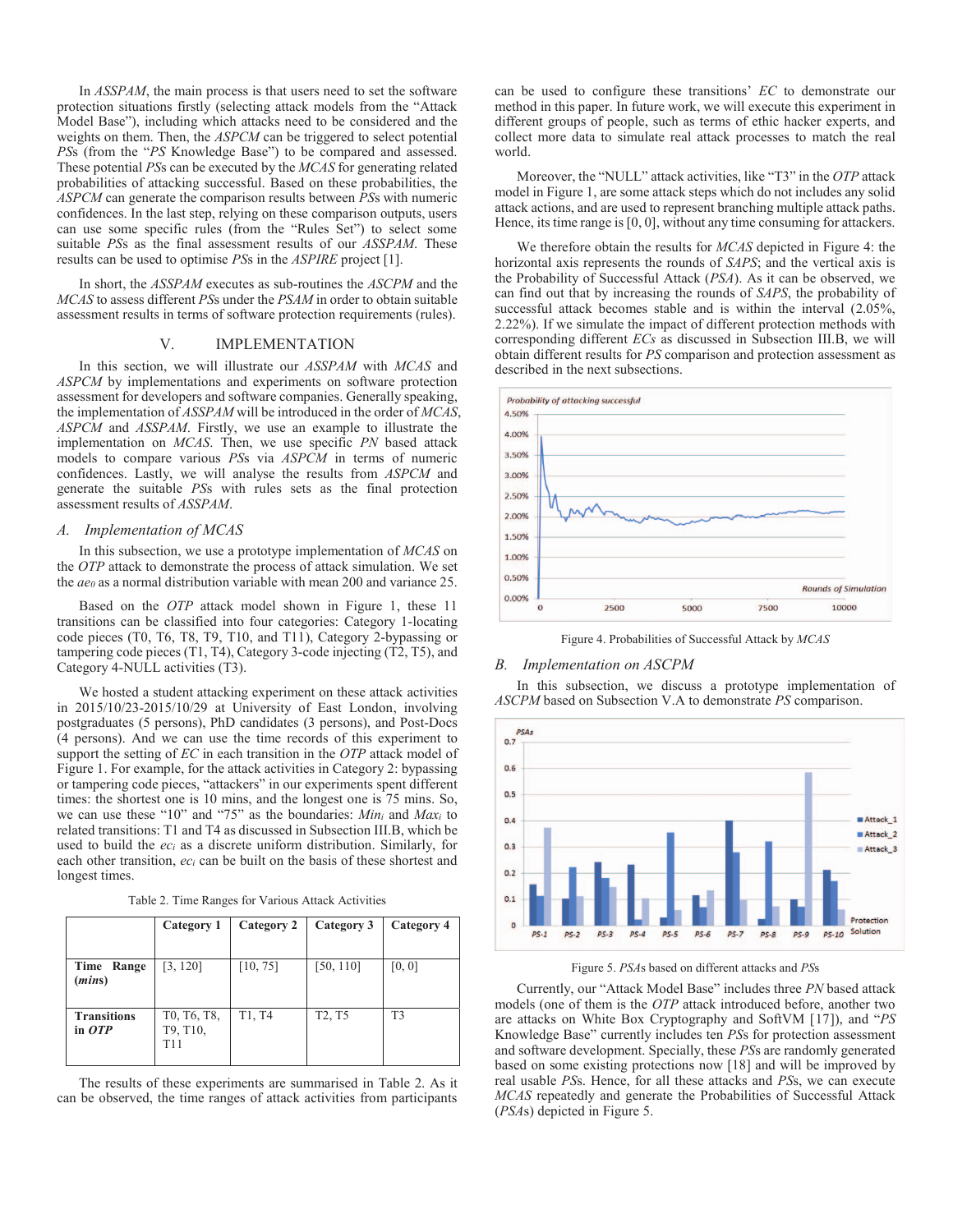In Figure 5, all *PSA*s are listed based on different attacks and *PS*s. It can be observed that, there are Attack\_1 (the *OTP* attack), Attack\_2 and Attack\_3, and *PS*s from *PS-1* to *PS-10*. For each *PS*, there are corresponding *EC*s for each transition in *PN* based attack models, as discussed in Subsection III.B.

Table 3. Ordered *PS*s List for Comparison under Each Attack

| <b>Attack</b> | PS lists ordered increasingly by PSAs                       |
|---------------|-------------------------------------------------------------|
| Attack 1      | PS-8, PS-5, PS-9, PS-2, PS-6, PS-1, PS-10, PS-4, PS-3, PS-7 |
| Attack 2      | PS-4, PS-6, PS-9, PS-1, PS-10, PS-3, PS-2, PS-7, PS-8, PS-5 |
| Attack 3      | PS-5, PS-10, PS-8, PS-7, PS-4, PS-2, PS-6, PS-3, PS-1, PS-9 |

Based on the data in Figure 5, we can operate *ASPCM* with confidences. In this part, we will discuss these confidences in different attacks. We can list all *PS*s under each attack increasingly by *PSA*s as Table 3 to compare. For Attack\_1, we will compare adjacent *PS*s pair by pair: *PS-8* and *PS-5*, *PS-5* and *PS-9*, *PS-9* and *PS-2*, *PS-2* and *PS-6*, *PS-6* and *PS-1*, *PS-1* and *PS-10*, *PS-10* and *PS-4*, *PS-4* and *PS-3*, *PS-3* and *PS-7*.

Figure 6 shows the comparisons when they are operated under Attack 1. The vertical coordinate is the value of confidences in  $[0, 1]$ , and the horizontal coordinate is the *PS* list according to Table 3 Row 1. There are two lines represented *CC* and *NeuC* between all *PS*s in *ASPCM*. For instance, for *PS-8* and *PS-5*, the assertion "*PS-8* is better than *PS-5"*, its *CC* is very low and *NeuC* is quite high. In other words, for the assertion that *PS-8* is better than *PS-5*, it is not a "positive" assertion. On the other hand, for *PS-3* and *PS-7*, its *CC* may be high "adequately" to support the assertion: *PS-3* is better than *PS-7*, to be "positive". These "positive" and "adequately" are decided by specific rules in "Rules Set", and will be implemented in the next subsection.





Figure 7. Confidences under Attack\_2

Similarly, Figure 7 and Figure 8 are confidences under Attack\_2 and Attack\_3.



Figure 8. Confidences under Attack\_3

In brief, we introduced the implementation of *ASPCM* for *PS* comparison in this subsection, based on *MCAS*.

#### *C. Implementation on ASSPAM*

In this subsection, we discuss *ASSPAM'*s implementation, especially the components of "Analysis and Assessment" and "Rules Set" in Figure 3, based on previous subsections.

The implementation of *ASSPAM* needs to consider the multiple attack threats in real software developing and protecting processes. Specifically, all attacks need to be evaluated together by specific weights. In this regard, one real software protection situation includes that the weight of Attack  $1$  is 1.0 (this attack is the main concern), the weight of Attack 2 is 0.0 (Attack 2 will not be considered), and the weight of Attack\_3 is 0.3 (Attack\_3 will be considered, but not as important as Attack\_1). Besides, the single attack threat can be viewed as a special case: only one attack's weight is 1.0, and other ones are 0.0.

Table 4. Ordered *PS*s List for Comparison under Situations

| <b>Situations</b>                                         | PS lists ordered increasingly by weighted sums of<br><b>PSAs</b>      |
|-----------------------------------------------------------|-----------------------------------------------------------------------|
| Attack $1(1.0) +$<br>Attack $2(0.0) +$<br>Attack $3(0.3)$ | PS-8, PS-5, PS-2, PS-6, PS-10, PS-4, PS-1, PS-9,<br><i>PS-3. PS-7</i> |
|                                                           |                                                                       |

Hence, in this specific situation, we can obtain an ordered *PS* list, increasingly ordered by the weighted sum of *PSA*s of each *PS* under different attacks with these weights as Table 4. The obtained confidences are depicted in Figure 9.



Figure 9. Comparisons in the specific situation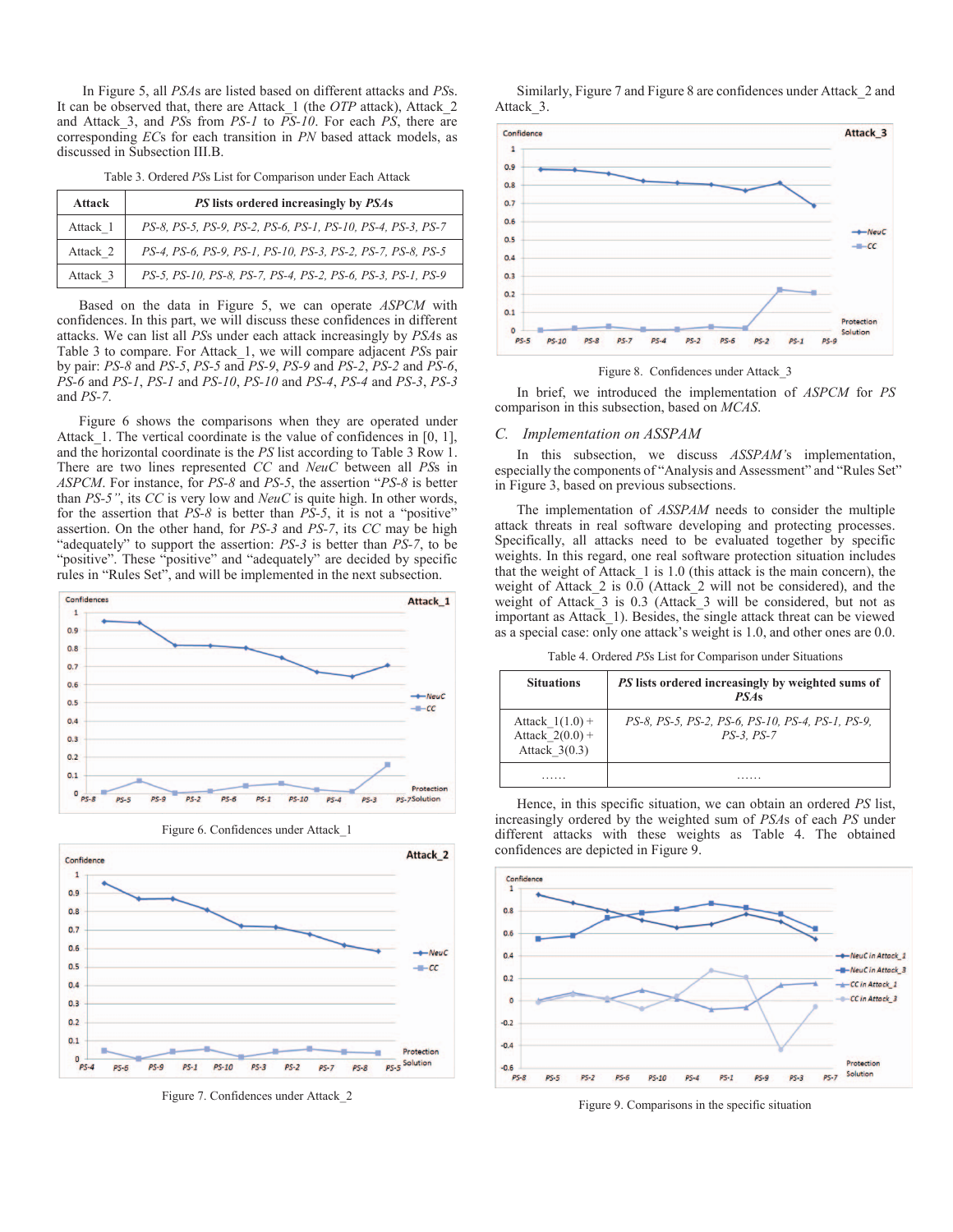In Figure 9, the vertical coordinate is the value of confidences in [0, 1], and the horizontal coordinate is the *PS* list in Table 4 Row 1. There are four lines represented *CC* and *NeuC* between all *PS*s under Attack\_1 and Attack  $3$  (which have non-zero weights). This figure illustrates an intuitive and detailed picture about all *PS*s' assessment in this specific situation. For instance, the assertion that *PS-8* is better than *PS-5*, may be not very "positive". And for *PS-2* and *PS-1*, its *CC* may be "adequate" to support the assertion: *PS-2* is better than *PS-1*, to be "positive".

In this regard, different developers and software companies have their own unique knowledge about these "positive" and "adequate", which are the specific "Rules Sets" for their own. For example, Rule 1 is "If *NeuC* is less than 0.85, the two *PS*s are different in the view of protection assessment", which means "positive". A different one: Rule 2 is "If |*CC|* is smaller than 0.01, and *NeuC* is more than 0.7, the two *PSs* are the same", which means "not positive". Based on these rules, we can obtain assessment results as Table 5.

In Table 5, under Rule 1, *PS-8*, *PS-5* and *PS-2* are the three best *PS*s as the assessment results. But under Rule 2, *PS-8* and *PS-5* are the two best *PS*s as the assessment results; *PS-6* and *PS-10* are the same in the list; the same to *PS-1* and *PS-9*. No rule means that only one *PS*: *PS-8* will be selected as the assessment result. Therefore, customer-defined rules can provide flexible *PS*s as assessment results, compared to Table 5 Row 1. This flexibility is also valuable in our *ASPIRE* project too. Hence, this flexibility on assessment results can provide alternatives for protection assessment in real software protection situations.

Table 5. Assessment Results depended on Rules

| <b>Rules</b> | <b>Assessment Results</b>                                                           |
|--------------|-------------------------------------------------------------------------------------|
| No Rule      | $PS-8 > PS-5 > PS-2 > PS-6 > PS-10 > PS-4 >$<br>$PS - 1 > PS - 9 > PS - 3 > PS - 7$ |
| Rule 1       | $PS-8 = PS-5 = PS-2 > PS-6 > PS-10 > PS-4 >$<br>$PS-1 > PS-9 > PS-3 > PS-7$         |
| Rule 2       | $PS-8 = PS-5 > PS-2 > PS-6 = PS-10 > PS-4 >$<br>$PS-I = PS-9 > PS-3 > PS-7$         |
|              |                                                                                     |

So far, in the specific software protection situation, our *ASSPAM* provides Figure 9 and Table 5 as the final protection assessment results

 $\overline{a}$ 

- [2] L. C. Briand, S. Morasca, and V. R. Basili, "Property-based Software Engineering Measurement", IEEE Transactions on Software Engineering, vol. 22, issue 1, pp. 68-86, January 1996.
- [ 3 ] C. K. Cheng, "Evaluation and Measurement of Software Process Improvement—A Systematic Literature Review", IEEE Transactions on Software Engineering, vol.38, issue 2, pp. 398-424, March-April 2012.
- [4] P. Tonella, M. Ceccato, B. De Sutter, and B. Coppens, " A Measurable Framework to Quantify Software Protections", in Proceedings of the 2014 ACM SIGSAC Conference on Computer and Communications Security, pp. 1505-1507, November 3-7, 2014, Scottsdale, Arizona, USA.
- [5] R. Dewri, N. Poolsappasit, I. Ray, and D. Whitley, "Optimal Security Hardening using Multi-Objective Optimization on Attack Tree Models of Networks", in Proceedings of the 14th ACM Conference on Computer and Communications Security, pp. 204-213, October 29-November 02, 2007, Alexandria, Virginia, USA.
- [6] O. Sheyner, J. Haines, S. Jha, R. Lippmann, and J. M. Wing, "Automated Generation and Analysis of Attack Graphs", in Proceedings of the 2002 IEEE Symposium on Security and Privacy, pp. 273-284, May 12-15, 2002, Oakland, California, USA.
- [7] X. Ou, W. F. Boyer, and M. A. McQueen, "A Scalable Approach to Attack Graph Generation", in Proceedings of the 13th ACM Conference on Computer and Communications Security, pp. 336-345, October 30- November 03, 2006, Alexandria, Virginia, USA.

for developers and software companies: Table 5 outlines flexible premier *PS*s as assessment results; and Figure 9 shows the details about these *PS*s, like confidences of *PS*s' comparisons.

In summary, for real uncertain software attack processes, our Attack Simulation based Software Protection Assessment method (*ASSPAM*) with Monte Carlo based Attack Simulation (*MCAS*) and Attack Simulation based Protection comparison Model (*ASPCM*) can assess complicated Protection Solutions (*PS*s) effectively.

# VI. CONCLUSIONS AND FUTURE WORK

Software protection is a critical aspect in software security. In this regard, to assess complicated Protection Solutions (*PS*s) on uncertain attack processes, we presented a novel attack simulation based protection assessment method called *ASSPAM*. In this method, Monte Carlo based Attack Simulation (*MCAS*) used *PN* based attack models to simulate attacking processes with different *PS*s. Based on this attack simulation, a novel Attack Simulation based Protection Comparison Model (*ASPCM*) was presented to generate comparisons among potential *PS*s. Finally, *ASSPAM* was presented to assess software protections via the *PS* comparing results of *ASPCM* and *MCAS*. We implemented *ASSPAM* by means of a software protection assessment process to demonstrate that our method could provide suitable assessments for software developers.

For future work, we plan to extend our approach by using software metrics to improve the assessment methodology and to search for the optimal protection solution in other case studies, like digital rights management.

## ACKNOWLEDGEMENT

This research is supported by the European Union Seventh Framework Programme (FP7/2007-2013) under grant agreement no. 609734, project ASPIRE [1]. The work of Christophe Tartary is supported by the German Federal Ministry of Education and Research (BMBF) through funding for the Project PROMISE (No. 16KIS0362K). Part of Christophe Tartary's research was done while he was still affiliated with the University of East London where is research was supported by a Mid-Career Researchers award from the university.

# REFERENCES

- [ 8 ] T. Murata, "Petri Nets: Properties, Analysis and Applications", in Proceedings of the IEEE, vol.77, No.4, pp. 541-580, April, 1989.
- [9] T. M. Chen, J. C. Sanchez-Aarnoutse, and J. Buford, "Petri Net Modeling of Cyber-Physical Attacks on Smart Grid", IEEE Transactions on Smart Grid, vol. 2, issue 4, pp. 741-749, December 2011.
- [10] H. Wang, D. Fang, H. Dong, Y. Lei, X. Gong, and Y. Gu, "Software Attack Modelling and Its Application", in Proceeding of the 2014 IEEE International Conference on High Performance Computing and Communication, pp. 1152-1158, November 13-15, 2013, Zhangjiajie, China.
- [11] S. Raychaudhuri, "Introduction to Monte Carlo Simulation", in Proceedings of 2008 Winter Simulation Conference, pp. 91-100, December 7-10, 2008, Miami, USA.
- [12] M. Dell'Amico and M. Filippone, "Monte Carlo Strength Evaluation: Fast and Reliable Password Checking", in Proceedings of the 22nd ACM Conference on Computer and Communications Security, pp. 158-169, October 12-16, 2015, Denver, Colorado, USA.
- [13] P. Falcarin, C. Collberg, M. Atallah, and M. Jakubowski, "Guest Editors' Introduction: Software Protection", IEEE Software, vol.28, no. 2, pp. 24-27, March/April 2011.
- [14] C. Basile and M. Ceccato, "Towards a Unified Software Attack Model to Assess Software Protections", in Proceeding of 2013 IEEE 21st International Conference on Program Comprehension, pp. 219-222, May 20-21, 2013, San Francisco, USA.
- [15] M. Ceccato, M. DiPenta, P. Falcarin, F. Ricca, M. Torchiano, and P. Tonella, "A Family of Experiments to Assess the Effectiveness and Efficiency of

<sup>[1]</sup> ASPIRE Project (Advanced Software Protection: Integration, Research and Exploitation). On-line at https://aspire-fp7.eu/, accessed on 21/03/2016.